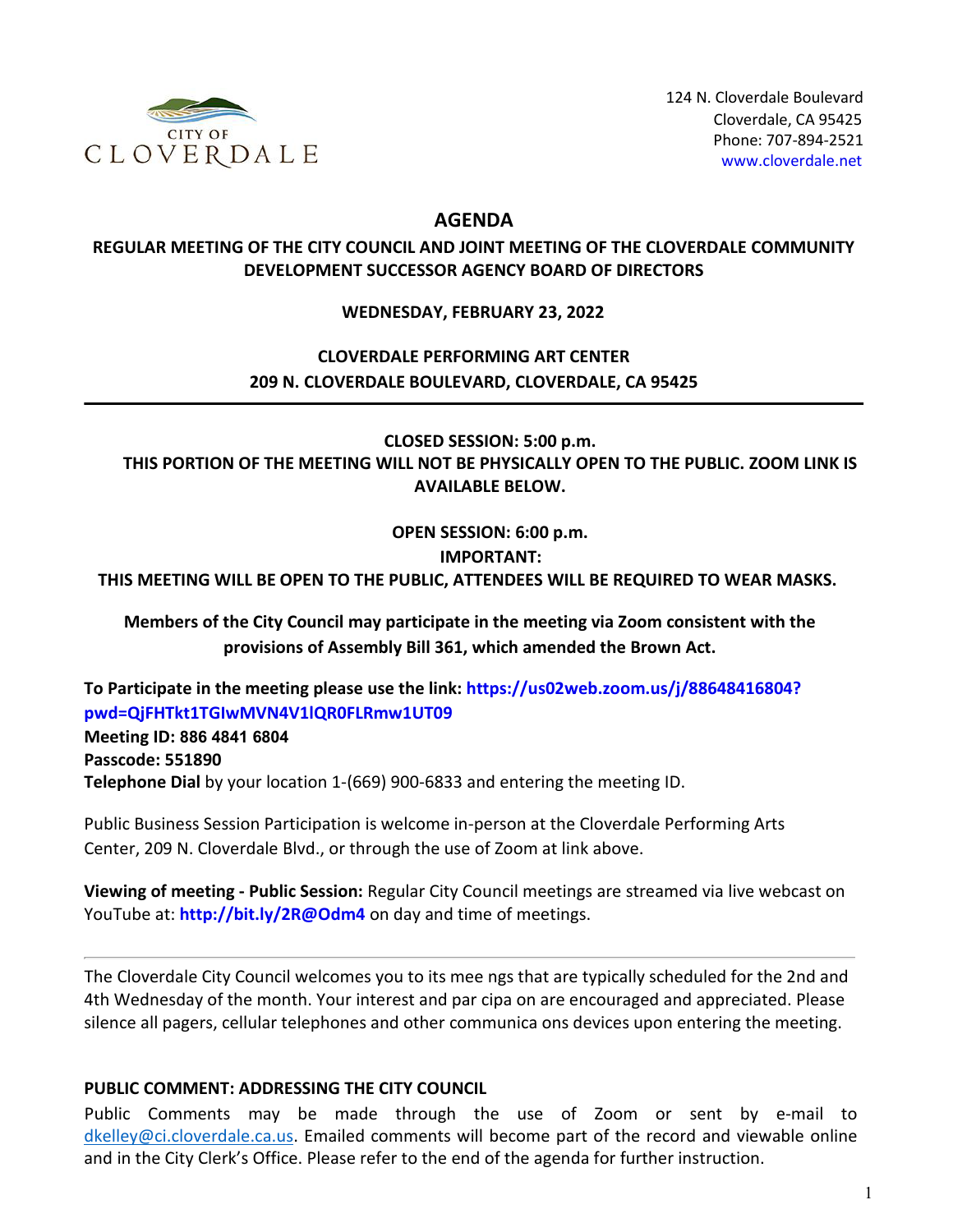### **CLOSED SESSION**

#### **OPENING: CLOSED SESSION - 5:00 p.m.**

Call to Order Roll Call: Mayor Lands, Vice Mayor Wolter, Councilmembers: Bagby, Cruz, Palla Agenda Review - Closed Session (Changes and/or Deletions

**PUBLIC COMMENTS ON CLOSED SESSION AGENDA:** Prior to recessing into Closed Session, the public may speak on items to be addressed in Closed Session.

#### **RECESS TO CLOSED SESSION:**

#### **CLOSED SESSION ITEM**

- **A. CONFERENCE WITH LABOR NEGOTIATOR** Pursuant to Government Code Section 54957.6 Labor Negotiator: City Attorney Sanchez and Assistant City Manager/Community Development Director Thompson Employee Groups: Cloverdale Classified Association, Cloverdale Police Officers' Association, Cloverdale Dispatchers' Association, and Unaffiliated Employees
- **A. OPENING PUBLIC SESSION 6:00 p.m.** Please click the link below to join the webinar:
	- Call to Order
	- Pledge of Allegiance
	- Roll Call:
		- Mayor Lands
		- Vice Mayor Wolter
		- Councilmember Bagby
		- Councilmember Cruz
		- Councilmember Palla

Report out of Closed Session

- Conflict of Interest Declaration
- Agenda Review Regular Session (Changes and/or Deletions)  $\bullet$
- **B. PUBLIC COMMENTS:** Any person wishing to speak to the City Council on any item not listed on the agenda may do so at this me. Members of the public have the right to speak on any item on the Council Agenda at the me the item comes up for consideration. Pursuant to the Brown Act, the City Council is not allowed to consider issues or take action on any item not listed on the agenda. Per City Council Policy, three minutes are typically allotted to each speaker.

#### **C. PROCLAMATIONS/PRESENTATIONS:** (10 Minutes)

#### C.1 Student Liaison Report

#### **Recommended Action(s):**

Receive a report from Guadalupe Nunez, Student Liaison.

C.2 A Proclamation in appreciation to Commissioner Reece Foxen and honor her for her many contributions to the Sonoma County Library and the and the Cloverdale Branch Library

[Proclamation - Recognizing Reece Foxen\\_02.23.2022.pdf](https://legistarweb-production.s3.amazonaws.com/uploads/attachment/pdf/1253544/Proclamation_-_Recognizing_Reece_Foxen_02.23.2022.pdf)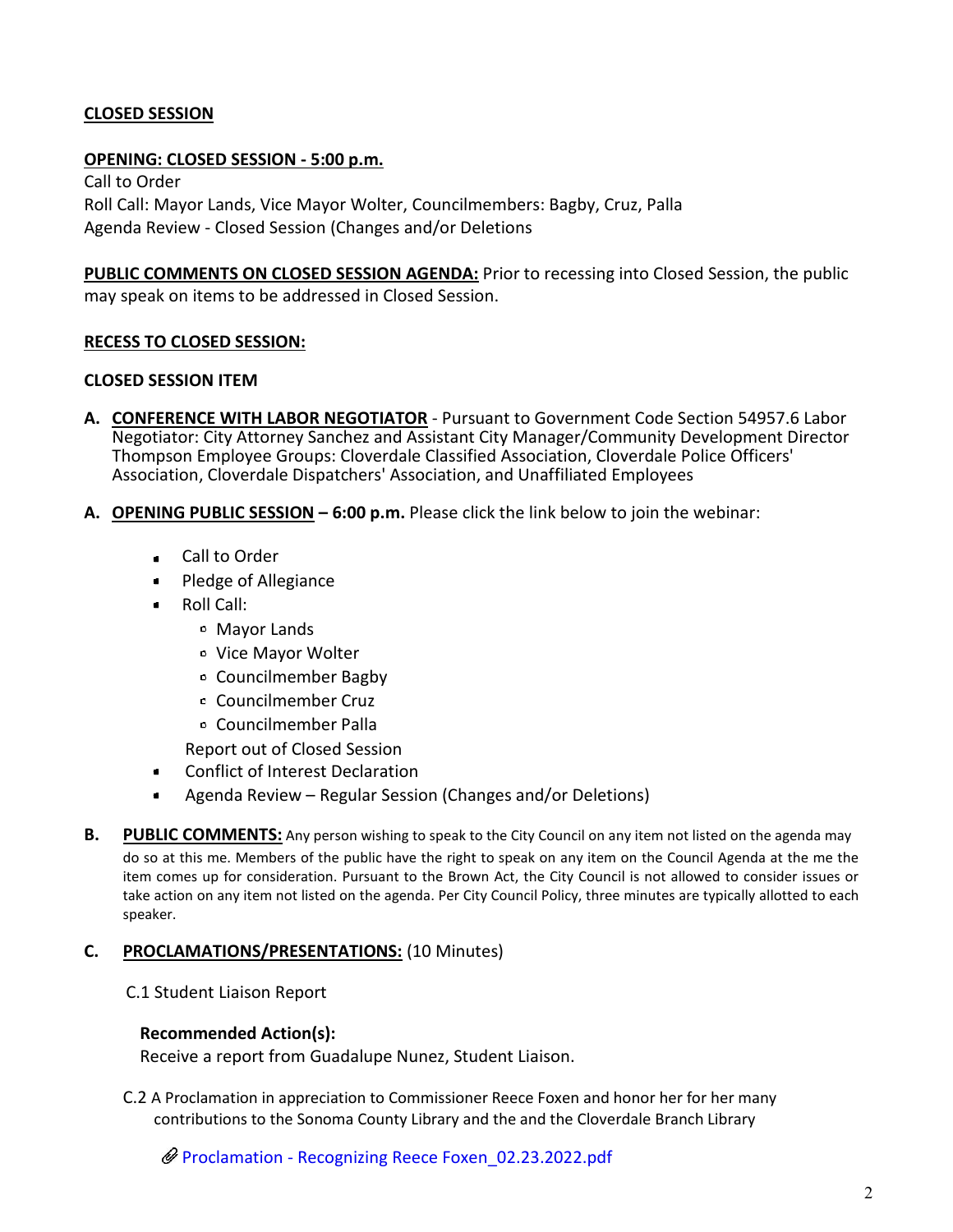- C.3 Reece Foxen Cloverdale Library Presentation [CC Agenda C.3 Report - Cloverdale Library Presentation\\_02.23.2022.pdf](https://legistarweb-production.s3.amazonaws.com/uploads/attachment/pdf/1253993/CC_Agenda_C.3_Report_-_Cloverdale_Library_Presentation_02.23.2022.pdf)
- C.4 United Way of Wine Country Presentation 2-1-1 -Lisa Carreno [211 Sonoma Presentation.pptx](https://legistarweb-production.s3.amazonaws.com/uploads/attachment/pdf/1253533/211_Sonoma_Presentation.pdf)
- **D. CONSENT CALENDAR:** All items under Consent Calendar will be considered together by one ac on of the City Council unless any Councilmember or member of the public requests that an item be removed and considered separately.
- D.1 Minutes of the February 9,2022, City Council Meeting

# **Recommended Action(s):**

Approve as presented or with edits. [Draft CC Mins 2-9-2022.pdf](https://legistarweb-production.s3.amazonaws.com/uploads/attachment/pdf/1253460/Draft_CC_Mins_2-9-2022.pdf)

- **E. COMMUNICATIONS:** Council may discuss at this time written communications sent to Councilmembers since the last council meeting. Written communications to be discussed will be listed below, if any.
- **F. PUBLIC HEARING:** Public Hearing items will begin at the me shown, or as close therea er as possible, to allow for completion of the item.
	- F.1 Adopting Resolutions to Approve an Initial Study and Mitigated Negative Declaration for the Alexander Valley Wellness Center Project approving a Major Design Review and Conditional Use Permit (DR CUP 024-2019) and introducing, for First Reading by Title Only, an Ordinance Approving a Development Agreement with Coppertower Family Medical Center pertaining to the Development of the Alexander Valley Wellness Center.

## **Recommended Action(s):**

Hearing to Consider:

- 1. Resolution (**Attachment 1**) Approving a Mi gated Nega ve Declara on and Mi ga on Monitoring and Repor ng Program (MMRP) prepared in accordance with the California Environmental Quality Act for the Alexander Valley Wellness Center Project on the 2.8 acre project site located at the corner of S. Cloverdale Boulevard and Citrus Fair Drive (APN 001-440-049).
- 2. Resolution (**Attachment 2**) Approving a Major Design Review and Condi onal Use Permit and adop ng an Ordinance approving a Development Agreement to construct an allinclusive community wellness center (The Alexander Valley Wellness Center) on the 2.8 acre project site located at S. Cloverdale Boulevard and Citrus Fair Drive (APN 001-440- 049), subject to the conditions of approval included therein.
- 3. Introduce for First Reading, by Title Only, of an Ordinance **(A achment 3)** en tled "An Ordinance of the City of Cloverdale Approving a Development Agreement with Coppertower Family Medical Center pertaining to the development of the Alexander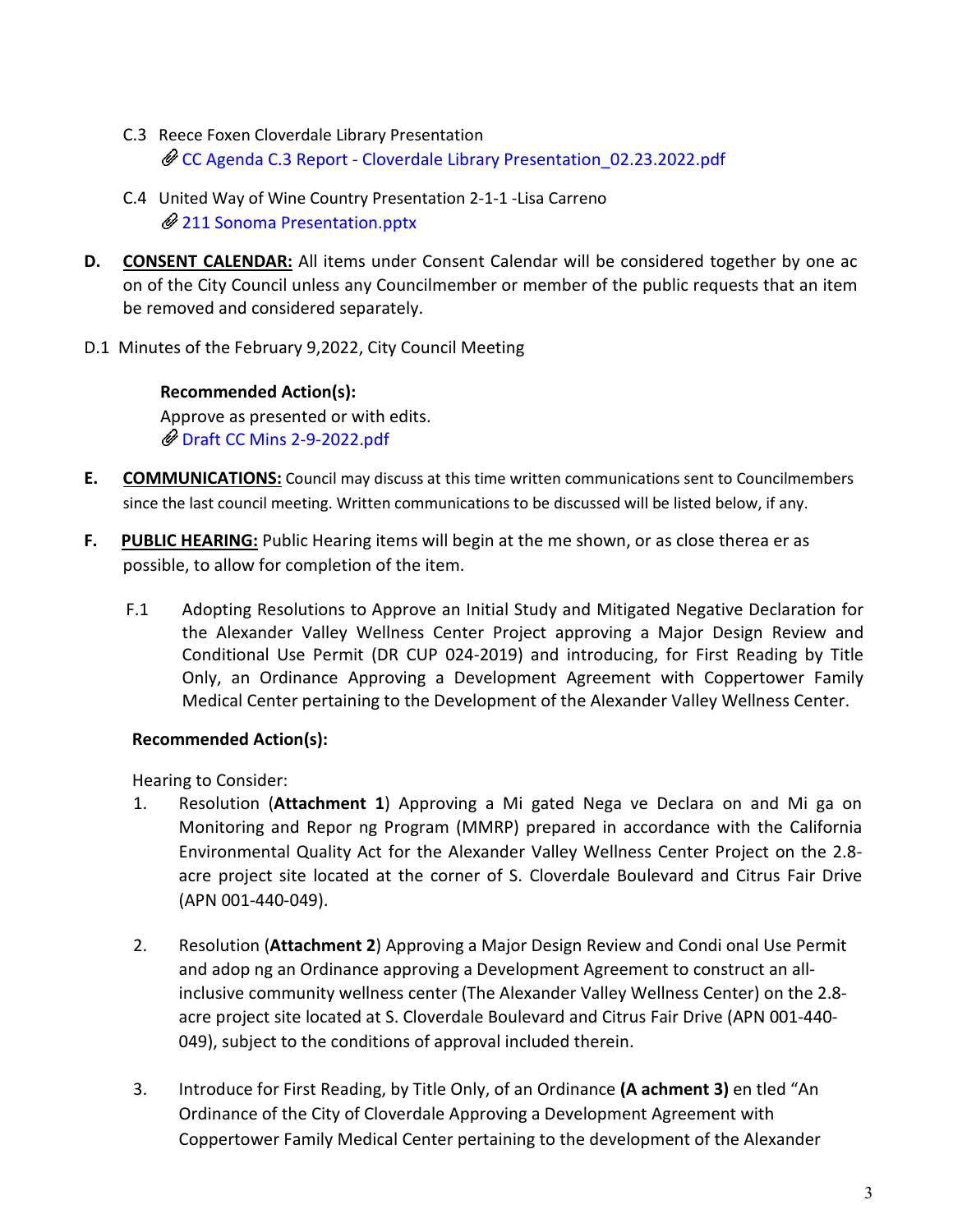Valley Wellness Center Project Located on the 2.8-acre project site at S. Cloverdale Boulevard and Citrus Fair Drive (APN 001-440-049)

- [CC Agenda Report AVW.pdf](https://legistarweb-production.s3.amazonaws.com/uploads/attachment/pdf/1253282/CC_Agenda_Report_-_AVW.pdf)
- Attachment 1 CC Resolution [Alexander Valley Wellness MND CEQA.pdf](https://legistarweb-production.s3.amazonaws.com/uploads/attachment/pdf/1253283/Attch_1_-_CC_Reso_Alexander_Valley_Wellness_MND_-_CEQA.pdf)
- Attachment 2 [CC Resolution Alexander Valley Wellness CUP DR.pdf](https://legistarweb-production.s3.amazonaws.com/uploads/attachment/pdf/1253284/Attch_2_-_CC_Resolution_-_Alexander_Valley_Wellness_CUP_DR.pdf)
- Attachment [3 Ordinance](https://legistarweb-production.s3.amazonaws.com/uploads/attachment/pdf/1253285/Attch_3_-_Ordinance_apprv_DA.pdf) apprv DA.pdf
- Attachment [4 PC staff report Alexander Valley Wellness.pdf](https://legistarweb-production.s3.amazonaws.com/uploads/attachment/pdf/1253286/Attch_4_-_PC_staff_report_Alexander_Valley_Wellness.pdf)
- Attachment [5 Plan set 5.21.19.pdf](https://legistarweb-production.s3.amazonaws.com/uploads/attachment/pdf/1253321/Attch_5_-_Plan_set_5.21.19.pdf)
- [Exhibit A to attachment 1 Alexander Valley Wellness Center IS-MND.pdf](https://legistarweb-production.s3.amazonaws.com/uploads/attachment/pdf/1253323/Exhibit_A_attachment_1_Alexander_Valley_Wellness_Center_IS-MND.pdf)
- [Exhibit A to attachment 3 Development Agreement for Thyme Square 6-16-19V2](https://legistarweb-production.s3.amazonaws.com/uploads/attachment/pdf/1253324/Exhibit_A_to_attachment_3_Development_Agreement_for_Thyme_Square_-_6-16-19V2__002_.pdf) [\(002\).pdf](https://legistarweb-production.s3.amazonaws.com/uploads/attachment/pdf/1253324/Exhibit_A_to_attachment_3_Development_Agreement_for_Thyme_Square_-_6-16-19V2__002_.pdf)
- $\mathscr O$  [Exhibit B to attachment 1 Mitigation Monitoring and Reporting Program.pdf](https://legistarweb-production.s3.amazonaws.com/uploads/attachment/pdf/1253325/Exhibit_B_to_attachment_1_Mitigation_Monitoring_and_Reporting_Program.pdf)
- F.2 Bumgardner Ranch Housing Project, Amendments to Tentative Map and Conditions of approval, approving a Final Map, and approval of Subdivision Agreement.

# **Recommended Action(s):**

- 1. Adopt a Resolution approving an amended Tentative Map and amended Conditions of Approval for the Bumgardner Ranch Housing Project located 28195 & 28193 Old Redwood Highway.
- 2 Adopt a Resolution approving a Final Map for 28195 & 28193 Old Redwood Highway and authorizing the City Manager enter into a Subdivision Agreement and to transmit the Final Map to the County Clerk Recorder of the County of Sonoma for recording.
	- W [CC Agenda Report Baumgardner Final Map.pdf](https://legistarweb-production.s3.amazonaws.com/uploads/attachment/attachment/1256280/CC_Agenda_Report_Baumgardner_Final_Map.pdf)
	- $\mathscr{Q}$ [Attachment 1 - CC Reso Baumgardner PD GPA ANNEX\\_Amended.pdf](https://legistarweb-production.s3.amazonaws.com/uploads/attachment/pdf/1253393/Attachment_1_-_CC_Reso_Baumgardner_PD_GPA_ANNEX_Amended.pdf)
	- W [Exhibit A to attachment 1 Vesting Tentative Map.pdf](https://legistarweb-production.s3.amazonaws.com/uploads/attachment/pdf/1253399/Exh_a_to_att1_Vesting_Tentative_Map.pdf)
	- W [Attachment 2 - Reso Approving Baumgardner Final Map.pdf](https://legistarweb-production.s3.amazonaws.com/uploads/attachment/pdf/1253394/Attachment_2_-_Reso_Approving_Baumgardner_Final_Map.pdf)
	- Û Exhibit [A to attachment 2](https://legistarweb-production.s3.amazonaws.com/uploads/attachment/pdf/1253396/Exh_A_to_att1__Final_Map.pdf) Final Map.pdf
	- Q Exhibit [B at Attachment 2 Baumgardner Ranch Improvement](https://legistarweb-production.s3.amazonaws.com/uploads/attachment/pdf/1253400/Exh_B_at_Att2_Baumgardner_Ranch_Improvement_Agreement_v3.pdf) Agreement\_v3.pdf

## **G. NEW BUSINESS:**

G.1 Mid-Year Financial Report for Fiscal Year 2021-22

## **Recommended Action(s):**

Accept Mid-Year Financial Report for Fiscal Year 2021-22

- [CC Agenda Report Mid Year Financial Report\\_02.23.2022.pdf](https://legistarweb-production.s3.amazonaws.com/uploads/attachment/pdf/1253514/CC_Agenda_Report_-_Mid_Year_Financial_Report_02.23.2022.pdf)
- [Attachment 1 Mid-Year Review FY 2021-22.pptx](https://legistarweb-production.s3.amazonaws.com/uploads/attachment/pdf/1253515/Attachment_1_Mid-Year_Review_FY_2021-22.pdf)
- [Attachment 2 Draft Mid-Year Report 12-31-22.pdf](https://legistarweb-production.s3.amazonaws.com/uploads/attachment/pdf/1253517/Attachment_2_Draft_Mid-Year_Report_12-31-22.pdf)
- O) -[Budget Amendments Running Totals 21-22.pdf](https://legistarweb-production.s3.amazonaws.com/uploads/attachment/pdf/1253519/Budget_Amendments_Running_Totals_21-22.pdf)
- G.2 Sustainable Solutions Turnkey (SST) Program for energy efficiency projects.

## **Recommended Action(s):**

Receive Preliminary Feasibility Assessment Presentation and consider authorizing the City Manager to execute of Change Order #01 to the Investment Grade Audit Work Order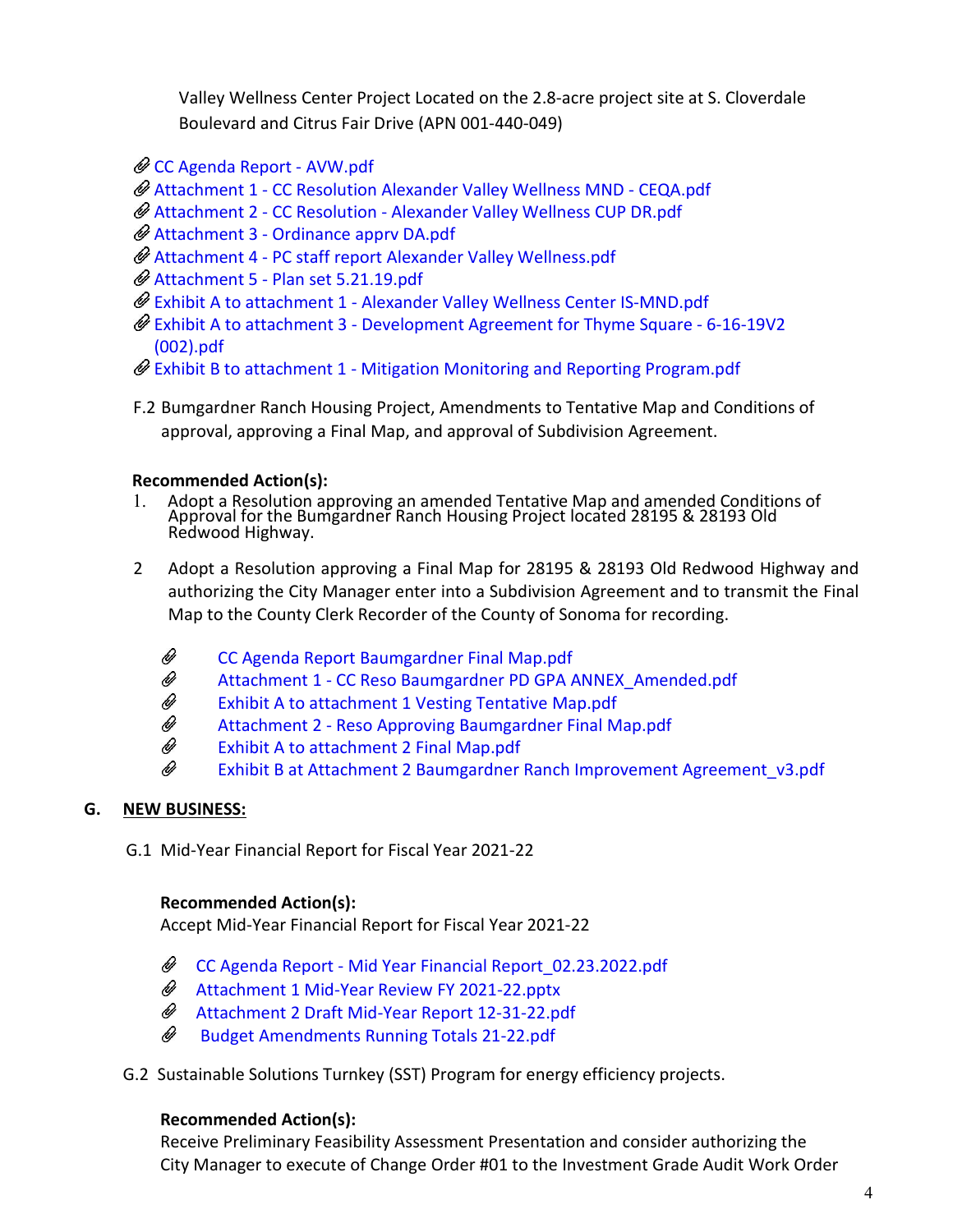to enable completing water meter testing and acknowledgement of the cost and payment terms of the meter testing process.

[CC Agenda Staff ReportTurnKey.pdf](https://legistarweb-production.s3.amazonaws.com/uploads/attachment/pdf/1253857/CC_Agenda_Staff_ReportTurnKey.pdf)

- [Council Presentation for Meter Change Order 022322.pptx](https://legistarweb-production.s3.amazonaws.com/uploads/attachment/pdf/1253861/Council_Presentation_for_Meter_Change_Order_022322.pdf)
- Resolution [059-2021 Authorizing Use of GC 4217 Allowing Forgo of Standard Low Bid](https://legistarweb-production.s3.amazonaws.com/uploads/attachment/pdf/1253863/Reso_059-2021_Authorizing_Use_of_GC_4217_Allowing_Forgo_of_Standard_Low_Bid_Process_to_Complete_Energy_Program_with_PGE.pdf)  [Process to](https://legistarweb-production.s3.amazonaws.com/uploads/attachment/pdf/1253863/Reso_059-2021_Authorizing_Use_of_GC_4217_Allowing_Forgo_of_Standard_Low_Bid_Process_to_Complete_Energy_Program_with_PGE.pdf) [Complete Energy Program with PGE.pdf](https://legistarweb-production.s3.amazonaws.com/uploads/attachment/pdf/1253863/Reso_059-2021_Authorizing_Use_of_GC_4217_Allowing_Forgo_of_Standard_Low_Bid_Process_to_Complete_Energy_Program_with_PGE.pdf)

# **H. SUBCOMMITTEE ITEMS:** -

- **Finance, Administration & Police**
	- o Next Meeting March 7, 2022
- **Planning & Sustainability**
	- o Next Meeting April 19, 2022
- **Public Works & Facilities**
	- o Next Meeting March 22, 2022
- **Joint City/Cloverdale Fire District**
	- $\circ$  Next Meeting June 13, 2022
- **Joint City/Cloverdale Unified School District**
	- o Next Meeting March 21, 2022
- **Homelessness Community Advisory Group** o Next Meeting – March 8, 2022
- **I. SUBCOMMITTEE REPORTS:** (Verbal reports only)
- **J. COUNCIL REPORTS:** (Verbal reports only)
- K. **INFORMATIONAL REPORTS:**
- **L. LEGISLATIVE REPORTS, LETTERS OF SUPPORT/OPPOSITION:**
- **M. CITY MANAGER/CITY ATTORNEY REPORT(S):**
- **N. STATUS UPDATE ON CURRENT IMPACTS TO WATER SUPPLY:** (Verbal report)
	- N.1 Updated Drought Memo from Woodard Curran [Memo to Cloverdale City Council -Russian River Drought Response\\_02.15.22.pdf](https://legistarweb-production.s3.amazonaws.com/uploads/attachment/pdf/1253575/Memo_to_Cloverdale_City_Council_-Russian_River_Drought_Response_02.15.22.pdf) [Voluntary Water Conservation Program Presentation to City Council.pdf](https://legistarweb-production.s3.amazonaws.com/uploads/attachment/pdf/1253576/Voluntary_Water_Conservation_Program_Presentation_to_City_Council.pdf)
- **O. STATUS UPDATE ON CURRENT EMERGENCY:** Discussion and possible direction related to COVID-19.

## **P. COUNCIL DIRECTION ON FUTURE AGENDA ITEMS:**

**Q. ADJOURNMENT:** The next regular mee ng of the City Council and Cloverdale Community Development Successor Agency is scheduled for . Public Business Session at 6:00 p.m. (at the Cloverdale Performing Arts Center 209 N. Cloverdale Blvd., Cloverdale, CA 95425, and by teleconference).